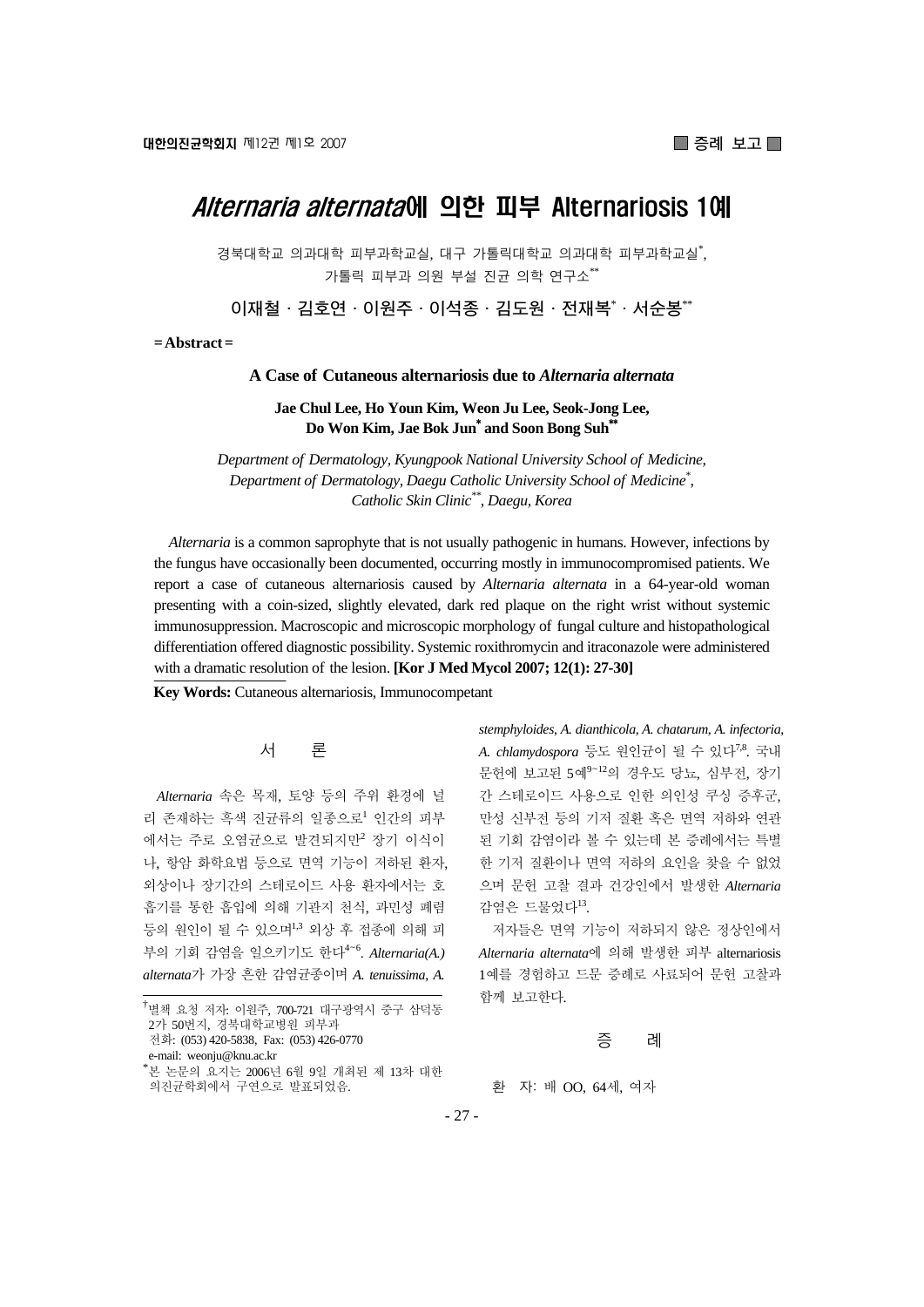#### 대한의진균학회지 제12권 제1호 2007



**Fig. 1A.** A 2.2×3.0 cm sized, slightly elevated, dark red plaque on the right wrist.

**Fig. 1B.** Improved skin lesion 10 weeks after treatment with itraconazole.

주 소: 우측 손목에 발생한 동통성 염증성 암적 색 판

현병력: 환자는 내원 11개월 전 외상 병력없이 우 측 손목에 쌀알 크기의 적색반이 발생한 뒤 점차 병소의 크기가 증가하여 융기된 검붉은 판상 병소 로 변해서 내원하였다. 백선성 육아종을 의심하여 KOH 검사와 진균 배양 검사를 시행하였으나 피부 사상균은 동정되지 않았고 오염균으로 의심되는 균 주가 배양되었다. Itraconazole과 methylprednisolone 3주간 투약에도 치료 반응 보이지 않아 2주간 투약 중단한 결과 동통성 암적색 판으로 악화되었다.

과거력 및 가족력: 특이 사항 없음

이학적 검사: 피부 소견 이외에는 특이 소견 없음. 피부 소견: 우측 손목의 배부에 발생한 2.2×3.0 cm 크기의 동통을 동반하고 경계가 명확하며 염증 이 심한 암적색 판 (Fig. 1A).

검사실 소견: 일반 혈액 검사, 혈액 응고 검사,



**Fig. 2.** A colony with an olive gray surface and a black-brown reverse on PDAC media 7 days after inoculation.

간 기능 검사, 신 기능 검사, 소변 검사 등은 모두 정상 또는 음성 소견이었다.

진균 검사 소견: 우측 손목의 병변부에서 시행한 KOH 검사상 불규칙한 격벽을 보이는 균사와 포자 가 관찰되었고 조직액과 조직 절편을 potato dextorse agar에 corn meal agar, peptone, tween 80을 첨가한 것 을 기본으로 한 PDAC 배지에 각각 접종하여 배양 한 결과 1주일 이내에 두 배지 모두에서 전면은 녹 회색, 후면은 흑색을 띠는 집락이 관찰되었다 (Fig. 2). 배양된 진균의 현미경 소견상 격벽이 있는 갈색 균사와 가로와 세로의 격벽을 가진 갈색 곤봉모양 분생자가 연쇄상으로 배열된 것을 관찰할 수 있었다 (Fig. 3).

병리 조직학적 소견: 병변에서 시행한 피부 생검 에서 진피 내에 조직괴사 및 림프구, 호중구, 다핵 거대 세포로 이루어진 염증성 변화와 더불어 균사와 포자가 관찰되었고 (Fig. 4A) PAS 및 methenamine silver 염색에서 이러한 균사와 포자가 양성으로 나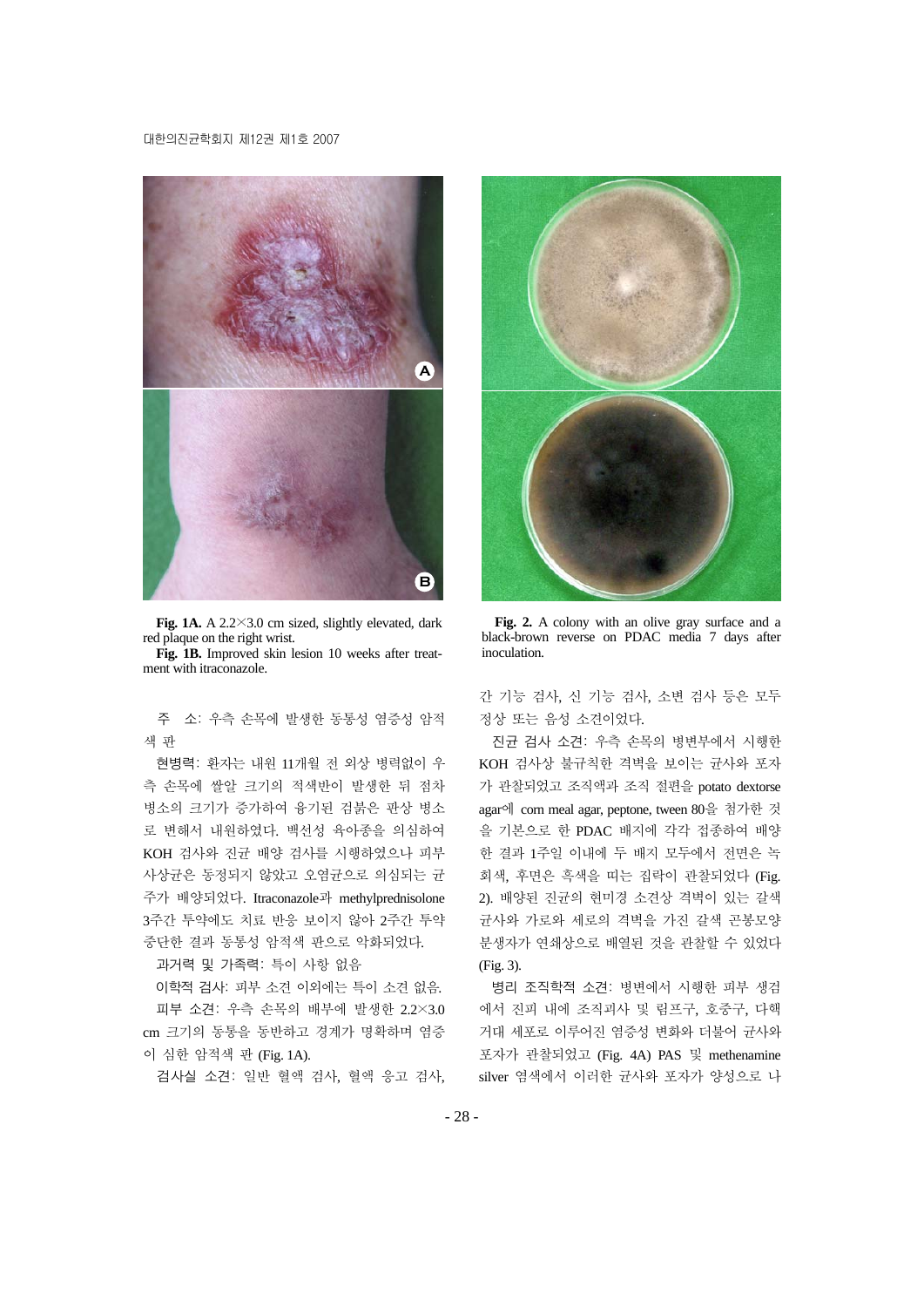

**Fig. 3.** Chained muriform conidia with transverse and longitudinal septae (lactophenol cotton blue, ×400)

#### 타났다 (Fig. 4B).

치료 및 경과: 생검 후 roxithromycin을 4일간 복 용시킨 후 급성 염증이 호전되었고 이 후 itraconazole을 경구 투여한 결과 부종 및 홍반이 대부분 소 실되고 호전된 것을 관찰할 수 있었다 (Fig. 1B).

### 고 찰

피부의 alternariosis는 원인 진균이 호흡기를 통해 침입한 후 혈류를 따라 피부에 감염을 일으키는 경 우도 있고 외상 후 접종에 의하거나 국소 스테로이 드로 치료한 기존의 피부 질환에 이차적으로 균이 집락화하여 발생할 수도 있으며<sup>14</sup> 수포성 질환<sup>15</sup>이 나 쿠싱 증후군<sup>16</sup> 같이 피부 방어벽이 약해질 경우 에도 감염이 생길 수 있다. 본 증례는 환자가 특별 한 외상의 병력을 기억하지 못했으나 외상을 잘 입 을 수 있는 노출 부위인 손목에 발생한 점, 거주지 가 농촌이며 가끔씩 농사일을 하는 점 등으로 미루 어 상처를 통해 피부 감염이 발생한 것으로 생각되 었다.

피부 alternariosis의 임상 양상은 얼굴, 손, 팔, 무 릎과 같은 노출 부위에 한 개 또는 다수의 궤양 혹 은 가피를 동반한 홍반성 구진 및 판의 형태로 나타 나고 본 증례와 같이 면역 저하 등의 기저 질환이 없는 경우에는 치유와 새로운 병변의 출현이 반복되 는 만성적 경과를 보이기도 한다.

병리조직학적 소견상 진피에 림프구, 호중구, 조 직구, 다핵 거대 세포의 침윤이 있는 혼합성 육아종



**Fig. 4A.** A biopsy specimen showed tissue necrosis and a dense inflammatory infiltrate containing lymphocytes, neutrophils and giant cells in the dermis (H&E,  $\times$ 100).

**Fig. 4B.** Multiple round to oval spores in the dermis (PAS, ×400).

변화로 나타나고 포자나 격막을 가진 균사가 관찰되 며 이러한 포자나 균사가 PAS 염색에서 적색으로, methenamine silver 염색에서는 검은색으로 염색된다 1,17,18. 배양 검사상 Sabouraud 배지에서 빠른 성장을 보이는 집락을 형성하고 공기 노출면은 회색 또는 회갈색에서 올리브 흑색, 뒷면은 검은색으로 착색된 다. 현미경 검사상 격벽이 있는 갈색 균사와 불규칙 한 격벽을 가진 분생자병이 관찰되고 가로와 세로 격벽을 가진 갈색 곤봉모양의 분생자가 사슬모양을 형성하고 있다19. 본 증례는 병리조직학적 소견, 배 양 소견 및 lactophenol cotton blue 염색 후 현미경 검사를 통하여 특징적인 균사와 포자를 확인하여 *A. alternata*에 의한 피부 alternariosis로 진단하였다.

피부 alternariosis의 치료는 아직 확립된 치료방법 이 없는 상태이지만 우선 기저 질환의 교정 또는 투 여 중인 면역억제제, 스테로이드의 감량이나 중단을